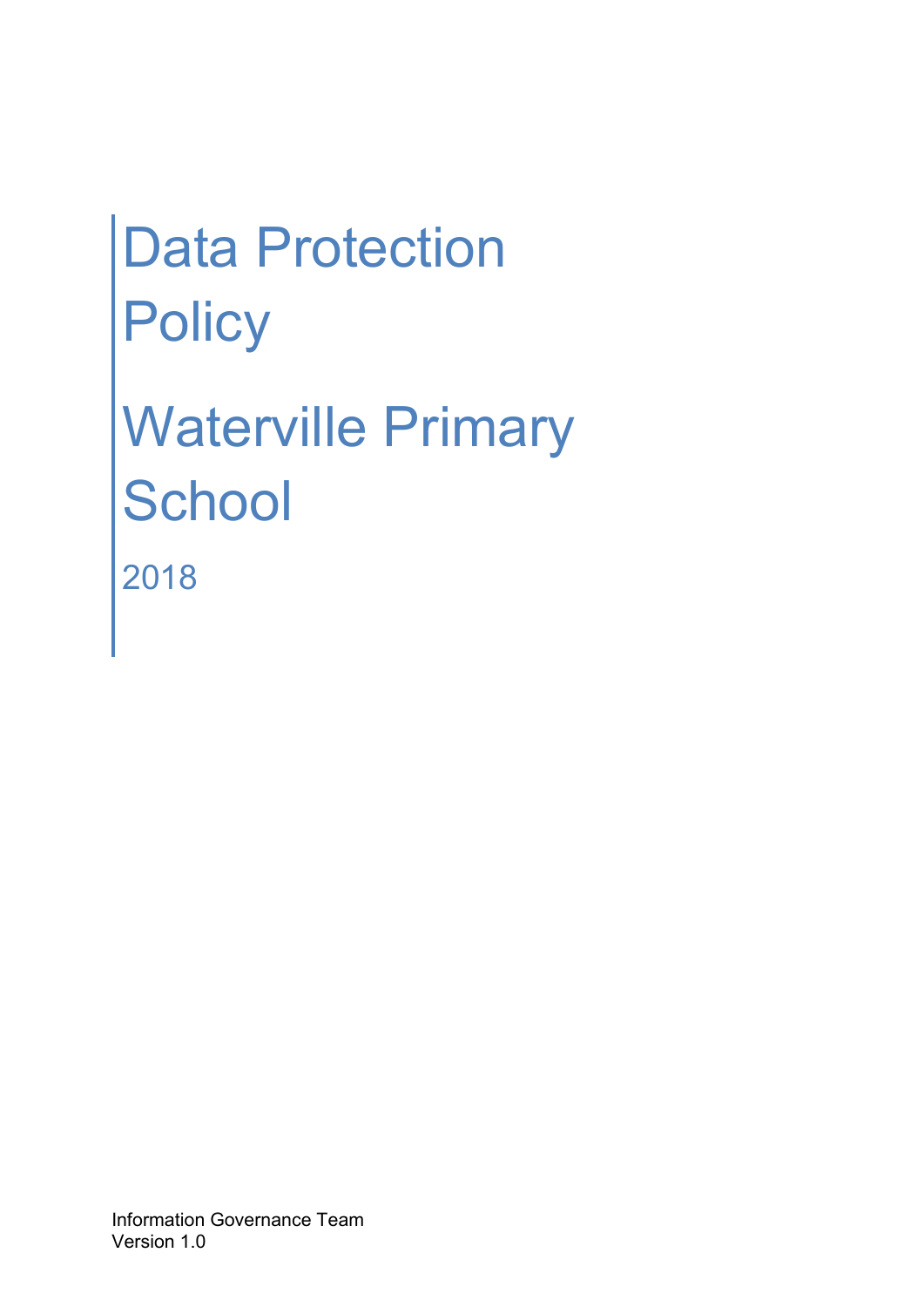## DATA PROTECTION POLICY

#### 1.0 Introduction

 Waterville Primary School Data Protection Policy has been produced to ensure compliance with the General Data Protection Regulation (GDPR) and associated legislation, and incorporates guidance from the Information Commissioner's Office (ICO).

 The Data Protection Policy gives individuals rights over their personal data and protects individuals from the erroneous use of their personal data.

 Waterville Primary School is registered with the ICO as a Data Controller for the processing of living individuals' personal information. (ICO registration number: Z7353102)

#### 2.0 Purpose

 Waterville Primary School Data Protection Policy has been produced to ensure its compliance with the GDPR.

 The Policy incorporates guidance from the ICO, and outlines the Schools overall approach to its responsibilities and individuals' rights under the GDPR.

#### 3.0 Scope

 This Policy applies to all employees (including temporary, casual or agency staff and contractors, consultants and suppliers working for, or on behalf of, the School), third parties and others who may process personal information on behalf of the School.

 The Policy also covers any staff and pupils who may be involved in research or other activity that requires them to process or have access to personal data, for instance as part of a research project or as part of professional practice activities. If this occurs, it is the responsibility of the School to ensure the data is processed in accordance with the GDPR and that pupils and staff are advised about their responsibilities.

#### 4.0 Data covered by the Policy

 A detailed description of this definition is available from the ICO, however briefly; personal data is information relating to an individual where the structure of the data allows the information to be accessed i.e. as part of a relevant filing system. This includes data held manually and electronically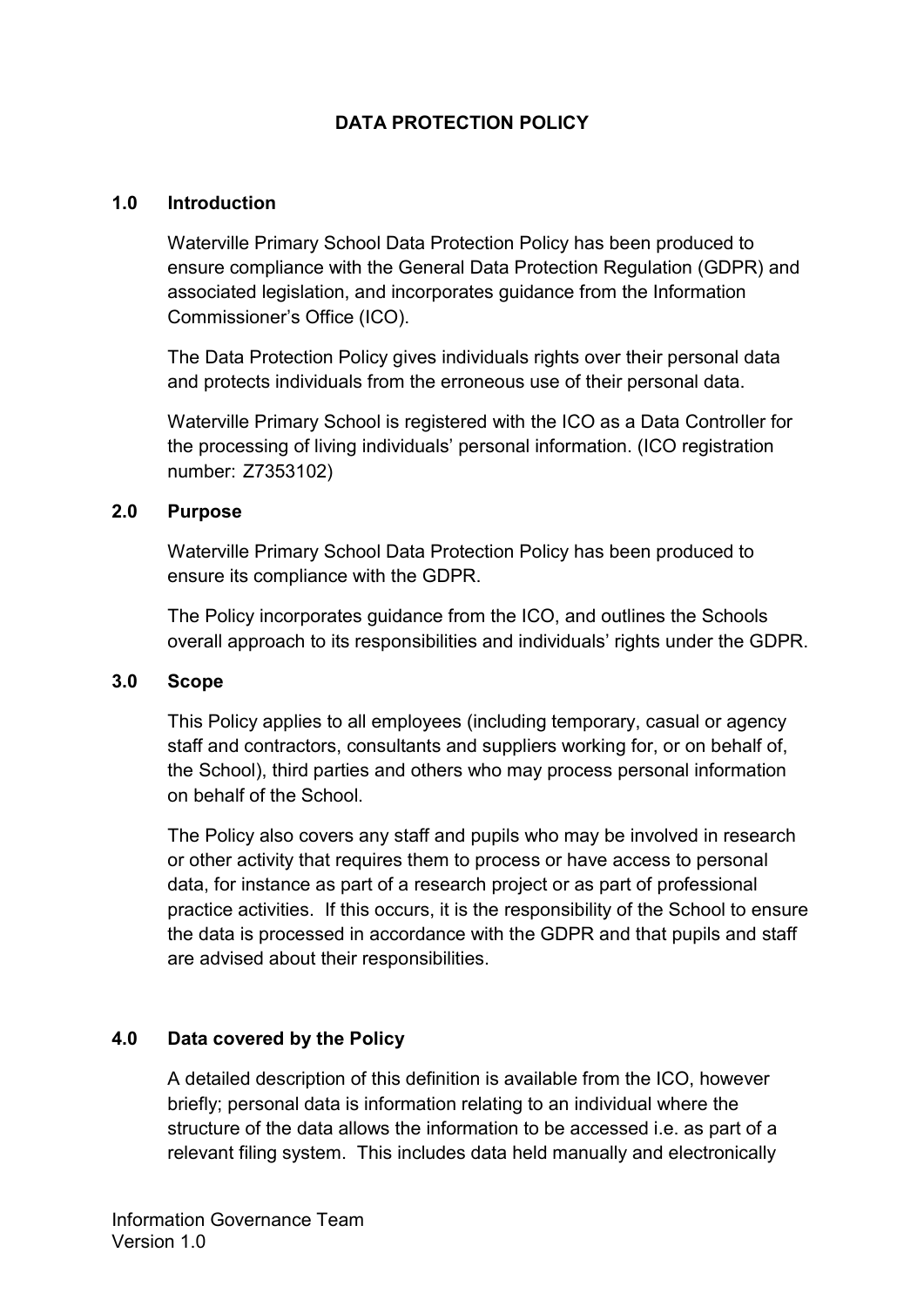and data compiled, stored or otherwise processed by the School, or by a third party on its behalf.

Special category data is personal data consisting of information relating to:

- race;
- ethnic origin;
- politics;
- religion;
- trade union membership;
- genetics;
- biometrics (where used for ID purposes);
- health;
- sex life; or
- sexual orientation.

# 5.0 The Six Data Protection Principles

 GDPR requires Waterville Primary School, its staff and others who process or use any personal information to comply with the six data protection principles.

The principles require that personal data shall be:

 a) processed lawfully, fairly and in a transparent manner in relation to individuals;

b) collected for specified, explicit and legitimate purposes and not further processed in a manner that is incompatible with those purposes;

c) adequate, relevant and limited to what is necessary in relation to the purposes for which they are processed;

d) accurate and, where necessary, kept up to date;

e) kept in a form which permits identification of data subjects for no longer than is necessary for the purposes for which the personal data are processed; and

f) processed in a manner that ensures appropriate security of the personal data, including protection against unauthorised or unlawful processing and against accidental loss, destruction or damage, using appropriate technical or organisational measures."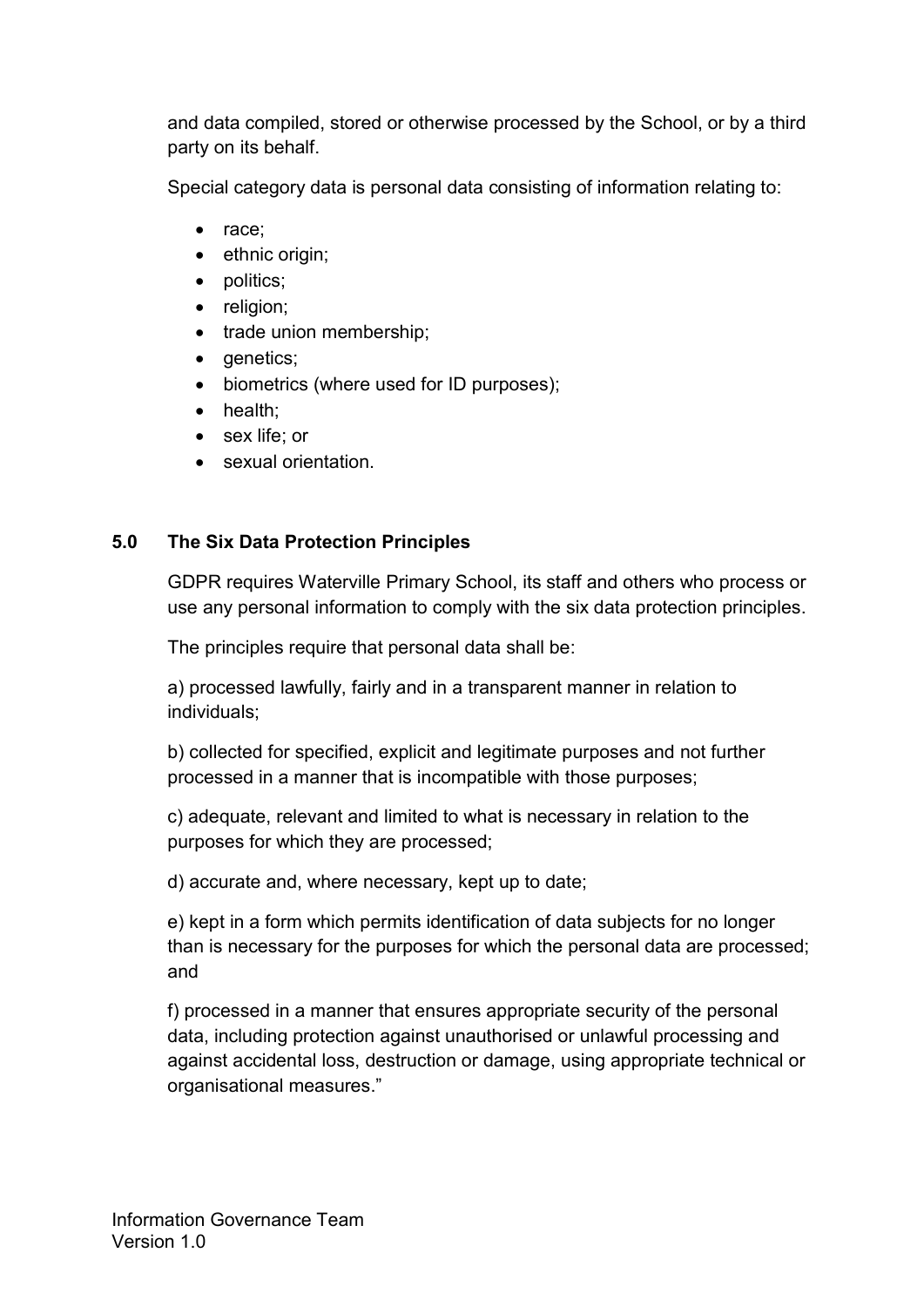### 6.0 Responsibilities

 Waterville Primary School has an appointed Data Protection Officer to handle day-to-day issues which arise, and to provide members of the School with guidance on Data Protection issues to ensure they are aware of their obligations.

 All new staff will be required to complete mandatory information governance training as part of their induction and existing staff will be required to undertake refresher training on a regular basis.

Employees of Waterville Primary School are expected to:

- Familiarise themselves and comply with the six data protection principles.
- Ensure any possession of personal data is accurate and up to date.
- Ensure their own personal information is accurate and up to date.
- Keep personal data for no longer than is necessary inline with retention guidelines.
- Ensure that any personal data they process is secure and in compliance with Waterville Primary Schools information related policies and strategies.
- Acknowledge data subjects' rights (e.g. right of access to all their personal data held by Waterville Primary School) under GDPR, and comply with access to those records.
- Ensure personal data is only used for those specified purposes and is not unlawfully used for any other business that does not concern the Waterville Primary School.
- Obtain consent when collecting, sharing or disclosing personal data.
- Contact dpo.schools@northtyneside.gov.uk for any concerns or doubt relating to data protection to avoid any infringements of the GDPR 2018.

Pupils, of Waterville Primary School are expected to:

- Comply with the six data protection principles
- Comply with any security procedures implemented by Waterville Primary School.

# 7.0 Obtaining, Disclosing and Sharing

 Only personal data that is necessary for a specific School related business reason should be obtained.

 Pupils and their parents and or Carers will be informed about how their data will be processed.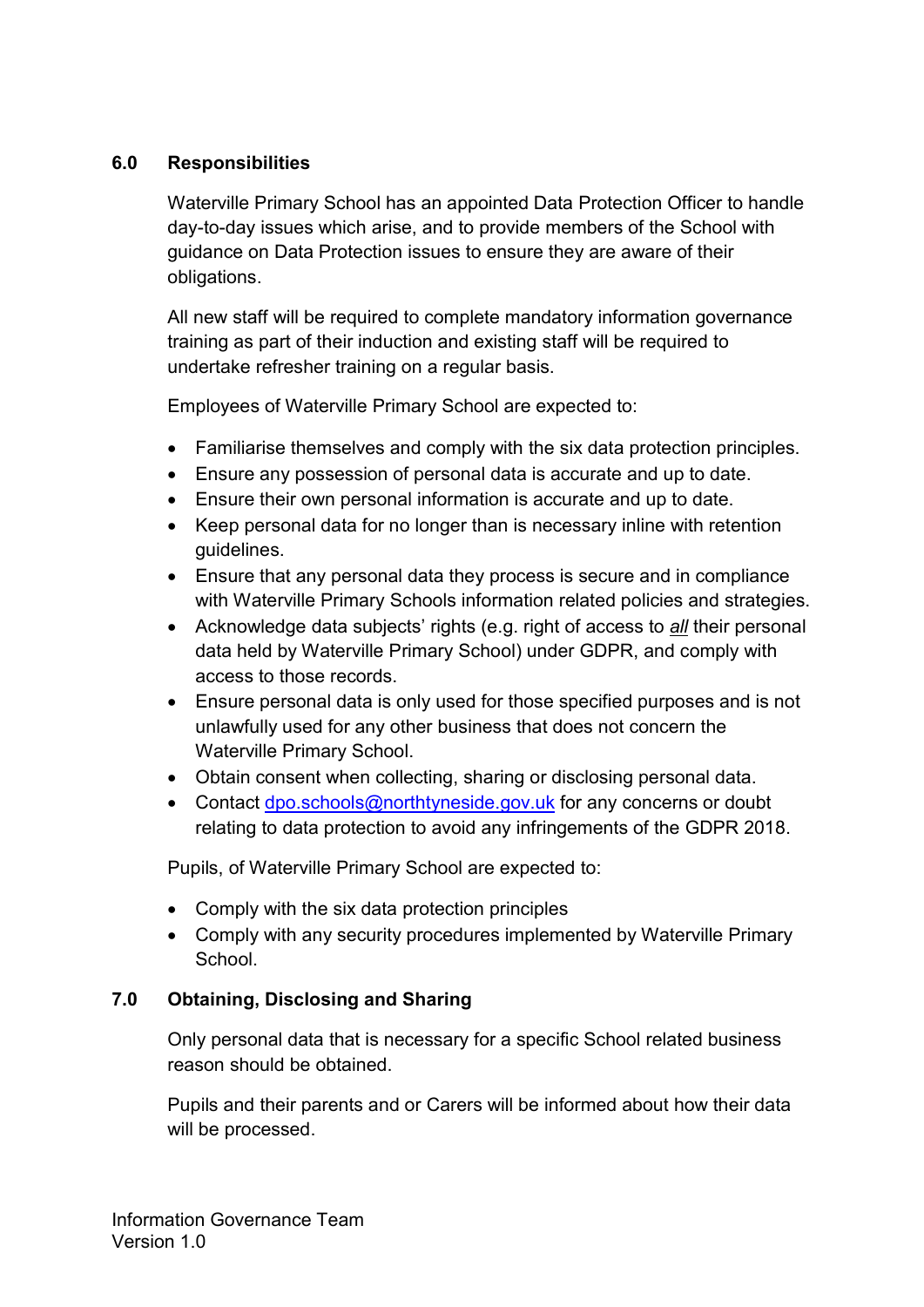Upon acceptance of employment at Waterville Primary School, members of staff also consent to the processing and storage of their data.

Data must be collected and stored in a secure manner.

 Personal information must not be disclosed to any third party organisation without prior consent of the individual concerned. This also includes information that would confirm whether or not an individual is or has been an applicant, pupil or employee of Waterville Primary School.

 Waterville Primary School may have a duty to disclose personal information in order to comply with legal or statutory obligations. GDPR allows the disclosure of personal data to authorised bodies, such as the police and other organisations that have a crime prevention or law enforcement function.

 Personal information that is shared with third parties on a more regular basis shall be carried out under written agreement to stipulate the purpose and boundaries of sharing. For circumstances where personal information would need to be shared in the case of ad hoc arrangements, sharing shall be undertaken in compliance with the GDPR 2018.

## 8.0 Retention, Security and Disposal

Recipients responsible for the processing and management of personal data need to ensure that the data is accurate and up-to-date. If an employee, student or applicant is dissatisfied with the accuracy of their personal data, then they must inform Waterville Primary.

 Personal information held in paper and electronic format shall not be retained for longer than is necessary. In accordance with Article 5 of the General Data Protection Regulations, personal information shall be collected and retained only for business, regulatory or legal purposes.

In accordance with the provisions of the GDPR, all staff whose work involves processing personal data, whether in electronic or paper format, must take personal responsibility for its secure storage and ensure appropriate measures are in place to prevent accidental loss or destruction of, or damage to, personal data.

 In accordance with Waterville Primary School staff working from home will be responsible for ensuring that personal data is stored securely and is not accessible to others.

 All departments should ensure that data is destroyed in accordance with the Retention Schedule when it is no longer required.

 Personal data in paper format must be shredded or placed in the confidential waste bins provided. Personal data held in electronic format should be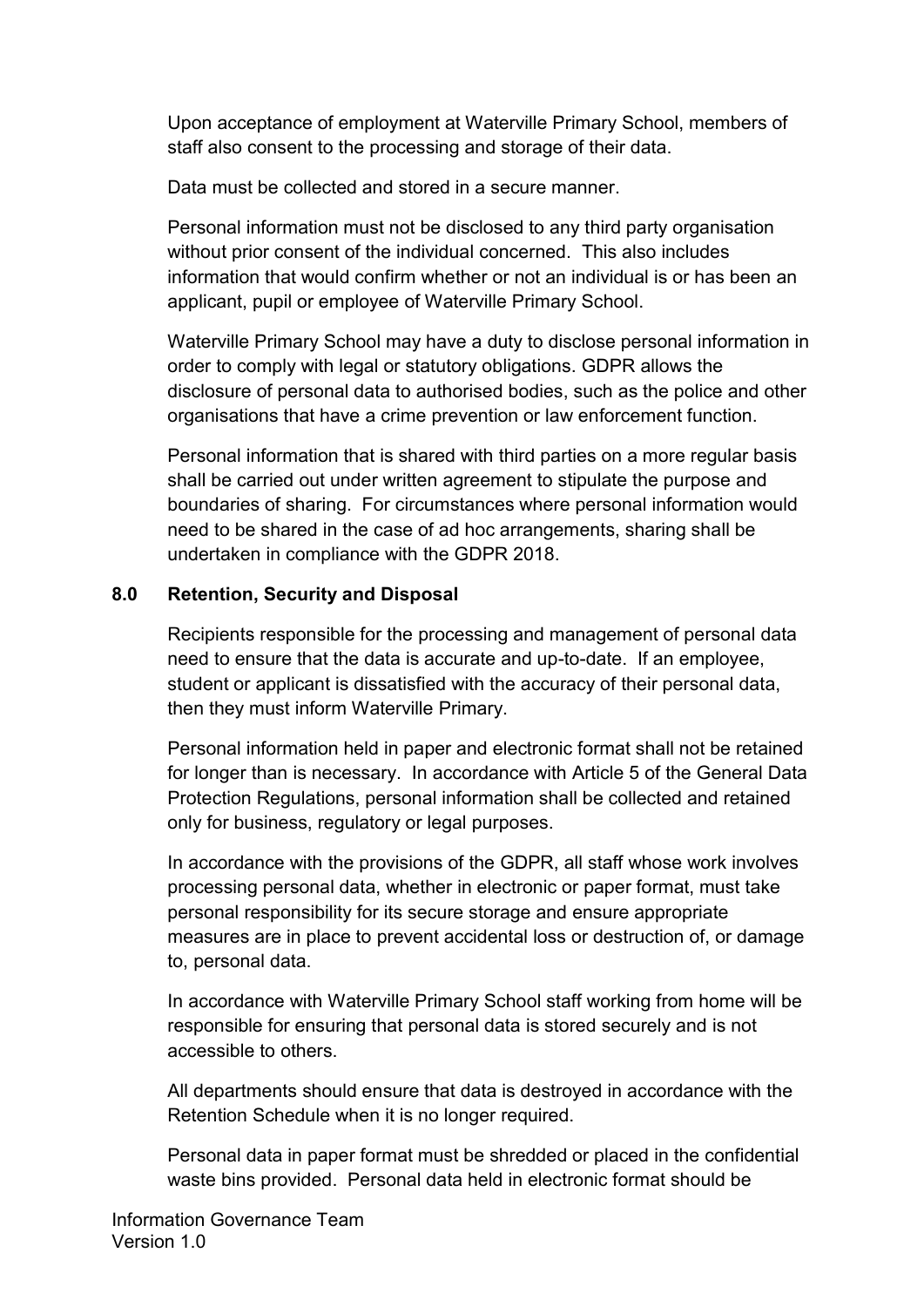deleted, and CDs and pen drives that hold personal data passed to your I.T provider for safe disposal. Hardware should be appropriately disposed of in compliance with your ICT service provider contract and conforms with GDPR requirements.

## 9.0 Transferring Personal Data

 Any transfer of personal data must be done securely in line with Waterville Primary Schools Information Security Policy.

 Email communication is not always secure and sending personal data via external email should be avoided unless it is encrypted with a password provided to the recipient by separate means.

 Care should be taken to ensure emails containing personal data are not sent to unintended recipients. It is important that emails are addressed correctly and care is taken when using reply all or forwarding or copying others in to emails. Use of the blind copy facility should be considered when sending an email to multiple recipients to avoid disclosing personal information to others.

 Personal email accounts should not be used to send or receive personal data for work purposes.

# 10.0 Data Subjects Right of Access (Subject Access Requests)

 Under the GDPR, individuals (both staff and Pupils) have the right of access to their personal data held by Waterville Primary School. This applies to data held in both paper and electronic format, and within a relevant filing system.

 Waterville Primary School shall use its discretion under GDPR to encourage informal access at a local level to a data subject's personal information, but it will also have a formal procedure for the processing of Subject Access Requests.

 Any individual who wishes to exercise this right should make the request in writing by contacting Waterville Primary.

 Waterville Primary School will not charge a fee. It will only release information upon receipt of a written request along with proof of identity or proof of authorisation where requests are made on the behalf of a data subject by a third party. The requested information will be provided within the statutory timescale of 1 month from receipt of the necessary documentation.